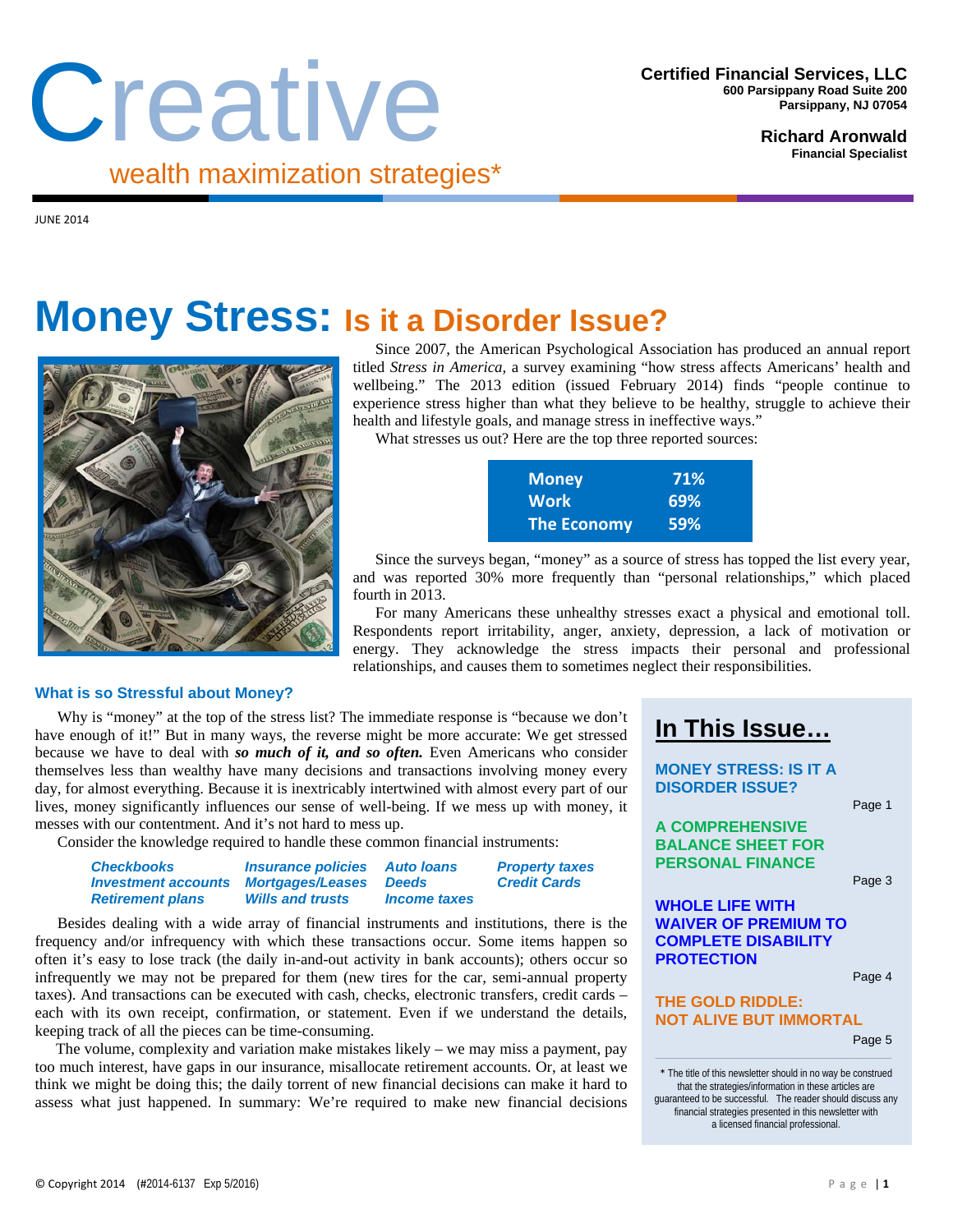every day - with a vague sense we might be missing something knowing any mistakes will have a negative impact. Yep, that sounds like a surefire recipe for stress.

#### **Stress Management or Stress Resolution?**

The APA's report also provides a list of strategies Americans employ to deal with their stress. **The top five reported stress management activities:** 

| <b>Listening to music</b>                         | $-48%$ |
|---------------------------------------------------|--------|
| <b>Exercising or walking</b>                      | $-43%$ |
| <b>Going online</b>                               | $-42%$ |
| <b>Watching TV/movies for more than 2hrs./day</b> | $-40%$ |
| <b>Reading</b>                                    | $-39%$ |

Note these are actions to cope with stress, not resolve it. Listening to Sinatra or taking a 25-mile bike ride usually won't resolve a money issue; it just allows us to live with it for another day. Stress management may provide short-term relief, but it can also keep us from long-term solutions. Following the 2011 APA report, a January 2012 *USA Today* article said, "People have been under so much stress in the past few years that they've adapted to it… (and) more or less accepted it as a way of life."

*Does money stress have to be a way of life?* If your health is a source of stress, exercise or improved eating habits might be more productive than listening to music or watching TV movies. The same perspective could be applied to money stress: better to

identify some actions that might alleviate or eliminate it. Every situation is different, but many Americans have the resources to pursue practical resolutions for many of their money stresses.

#### **Establishing Financial Order, Regaining Your Balance (Sheets)**

One starting point in reducing money stress is establishing financial order. The entirety of your financial life – your cash flows, assets and liabilities, risk management – should be organized to concisely show you where you are, and what you can do. If your personal finances

were a business, you'd have an accountant, or at least a bookkeeper to make this happen. But personal accounting is usually a do-it-yourself project – meaning it's a "usually-notdone" project. It does not have to be this way.

The same technologies that make it possible for you to deposit a check by taking a picture of it with your Smartphone can collect, consolidate, update and analyze your financial life. Once established, these personal finance programs can archive copies of documents and statements, continuously update your accounts, and provide both real-time snapshots and historical context regarding your financial condition. And many financial institutions offer complimentary personal finance programs for their customers that include expert assistance with the set-up and maintenance. In the time it takes to watch two "Law and Order" reruns on cable TV, you could make substantial progress toward getting your financial house in order.

When net worth statements, monthly cash flow summaries and other balance sheet reports are at your fingertips, the uncertainty about your finances decreases and your ability to make productive financial decisions increases. The result should be tangible bottom-line improvements – and less stress about money.

**Wealth with tranquility is an optimal combination.** 

**"Off-Balance-Sheet" Benefits of Financial Order** 

Accountants characterize an off-balance-sheet item as "an asset or liability in which the company does not have a legal claim or responsibility for," and thus cannot post to a financial statement. This item may be good (a pending sale) or bad (a potential lawsuit). Even though off-balance-sheet items don't have a numeric value, knowing about them can impact an assessment of a business' condition.

Order in your financial life is an off-balance-sheet item; it doesn't have a dollar value. But its intangible benefits may be even more valuable. The 2013 *Stress in America* report led with a feature titled, "Are Teens Adopting Adults' Stress Habits?" Check out the most commonly reported sources of stress for teens:

```
83% - School
```

```
69% - Getting into a good college, deciding what 
         to do after high school 
65% - Financial concerns for their family
```
Wow. Money is almost as big an issue for teens as it is for their parents. The APA notes that the money stress for parents appears to spill over to their children. **But conversely, "Young people learn a lot about healthy behaviors from watching and imitating adults, especially their parents." This usually carries on throughout their lives as well. (Recommended Reading "Secrets of The Millionaire Mind," by Harv Eker).**

> Getting your financial house in order is not only good for you, but also benefits your children, both now and in the future.

> Do not underestimate the psychological benefits of getting your financial world in order. **Wealth with tranquility is an optimal combination.** Order can sharpen your financial awareness and expand your wealth. It may also minimize the time you have to spend on money, allowing you to focus on your family and other pursuits. If your money stress is a result of disorder, take advantage of the technology and assistance and take steps to regain your financial

balance and reduce stress.  $\clubsuit$ 

#### **"I think the world today is upside down."**

**"Everybody seems to be in such a terrible rush, anxious for greater development and greater riches and so on. There is much suffering because there is so very little love in homes and in family life. We have no time for our children, we have no time for each other; there is no time to enjoy each other. In the home begins the disruption of the peace of the world."** 

*- Mother Teresa*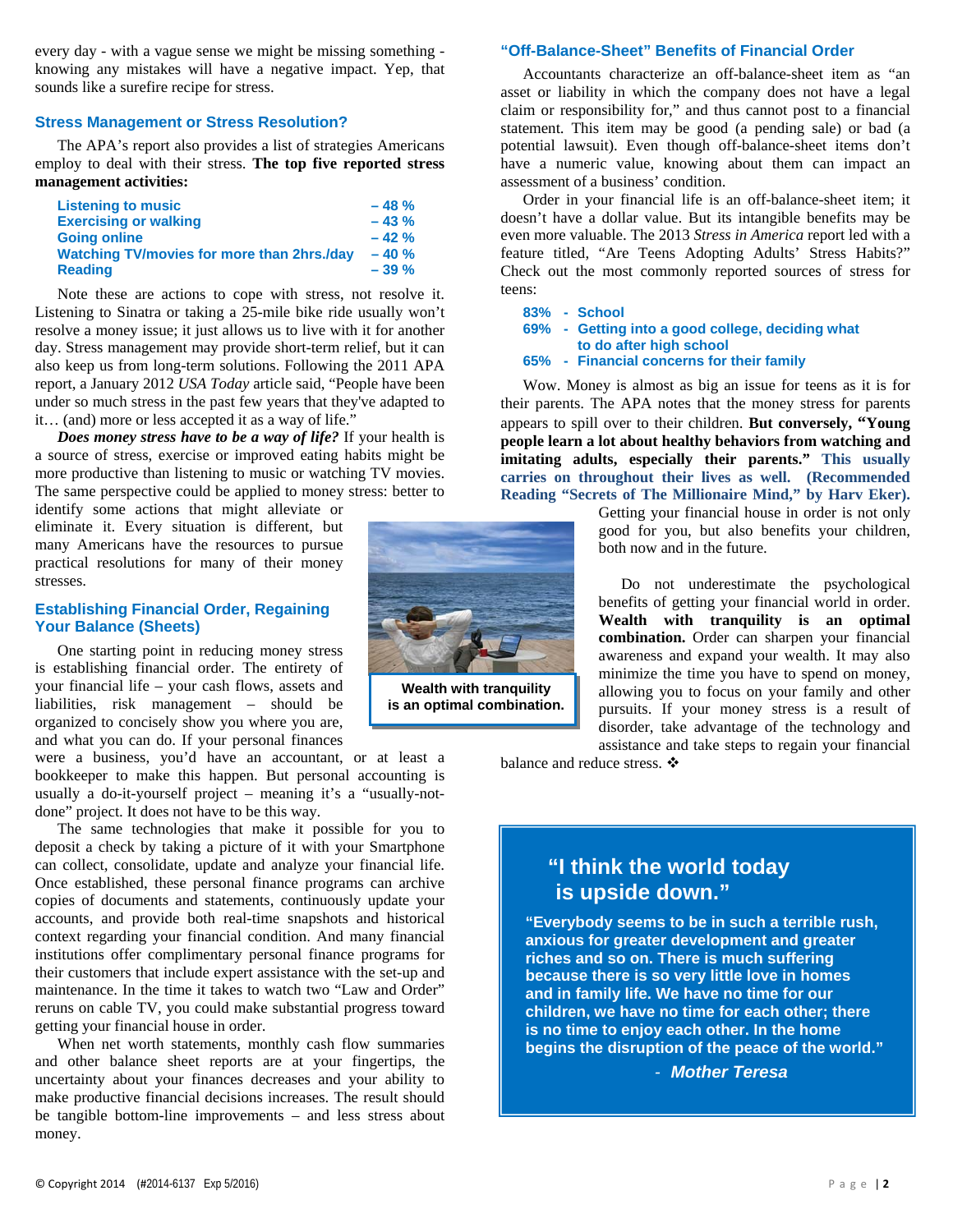#### **A Comprehensive Balance Sheet for Personal Finance**

**A "living" balance sheet is one that gives relevant real-time feedback, keeps you focused financially, and frees you to enjoy the passions and pleasures in your life**.

An Internet search for "personal finance software" shows there's no shortage of technology available to help you establish financial order. Just about every program will aggregate your data, balance your checkbook, communicate with your financial institutions, and produce reports, charts, and graphs.

But data is meaningless without an interpretative framework. There must be a model that gives meaning to the numbers, evaluates success or failure, and provides guidance for future decisions.

#### **The Domains**

Effective models for personal finance should include the following domains:

#### **Assets Liabilities Cash Flow Protection**

**Assets** and **Liabilities** are personal finance standards; they are frequently combined to define your current wealth status *("Am I a millionaire?")* or determine whether financial objectives have been achieved *("Do I have enough money to retire?")*. **Cash Flow** offers insight as to the trend of your finances, if your wealth is growing or diminishing, and how fast. **Protection** is a risk management assessment, indicating your ability to sustain growth and maintain or transfer your accumulated wealth. Together, these domains give you an "active snapshot" of your financial condition, telling you where you are, what's happening, and where you are headed.

One way to illustrate the relationship between these domains is with a stylized diagram of a house. In this analogy, the **Cash Flow** domain is characterized as the *foundation* on which personal wealth is constructed. Cash Flow tabulates your income (from earnings, interest, capital gains, etc.), then accounts for how it is disbursed for taxes, insurance, debt service, lifestyle, and saving. Because most of us begin our financial lives with minimal financial assets, the ability to effectively manage our cash flow to *maximize saving* will have a big impact on our wealth-building success.

An essential discipline for saving is the willingness to delay gratification. But where cluttered financial households often default to reducing lifestyle in order to increase saving ("We'll just have to do without."), organized households may improve cash flow through tax savings, restructured debt, or more efficient insurance coverage.

If Cash Flow is the foundation, the **Protection** domain represents the roof that *shelters one's financial assets*. Investment risk, legal action, sickness or accidents, or a premature death can all disrupt or erase years of diligent accumulation. The potential for irrevocable financial loss means risk management has to be a primary emphasis. For as long as they are part of one's financial program, assets (and the liabilities that often are connected to them) should be given full protection. In the case of estate planning, this protection extends beyond one's life. Protection needs to be **first, full and forever.**

Completing the analogy, **Assets** and **Liabilities** combine to make a Net Worth statement, which *determines the size of the "building"* situated between the foundation of Cash Flow and the roof of Protection. Assets are material items that can be valued – personal property, savings, investments, retirement, real estate. (Your ability to earn an income is an asset, but can't usually be included on a Net Worth statement.) Assets must be valued correctly, which often means considering the liabilities that may be connected to them. The market value of a residence is reduced by the mortgage taken against it. A retirement plan may have a \$1 million balance, but taxes on distributions will reduce the spendable value.

At different stages in one's financial life, the relative importance of these domains can change. For those just beginning their financial lives, the Cash Flow and Protection domains have precedence. As assets (and perhaps liabilities) accrue, more time and energy may be devoted to asset management. As we age, **a common objective for almost everyone is determining if there are enough assets to replace income, and when it may be possible to make this transition.** 

#### **Putting Technology to Work, Building Your Wealth**

When you understand how these domains interact, you can use the computing power of a system to generate calculations, evaluate progress, and guide future plans. But the art in the process is translating facts to effective actions; the numbercrunching capabilities are wasted if insights can't be extracted from the data. To receive the maximum value, most of us need some professional assistance. Someone who can show how…

- Assets integrated with corresponding liabilities can illustrate real rates of return, including "carry costs" such as interest, taxes and maintenance.
- Percentages of cash flow allocated to insurance or savings in relation to gross income may reveal imbalances in spending or risk.
- Determining your marginal tax rate can guide retirement account allocations.
- An overview of debt could prompt a restructuring, either to improve cash flow or reduce interest costs.

These "snapshots" of your current financial status and possible changes can be archived for comparison. The combination of historical reference points and on-going communication with your financial institutions means clearly defined objectives can be tracked in real-time.

#### **Making it Work for You**

Using a comprehensive balance sheet program is a "lifestyle change." It's not a 30-day plan to regain your financial shape that only comes into play when things have gotten out of hand. You should expect an adjustment period, but over time, this new approach should be more organized yet less time-intensive. When you are fully engaged in the process, the result is a "living" balance sheet, one that gives relevant real-time feedback, keeps you focused financially, and helps free you to enjoy the passions and pleasures in your life.  $\triangle$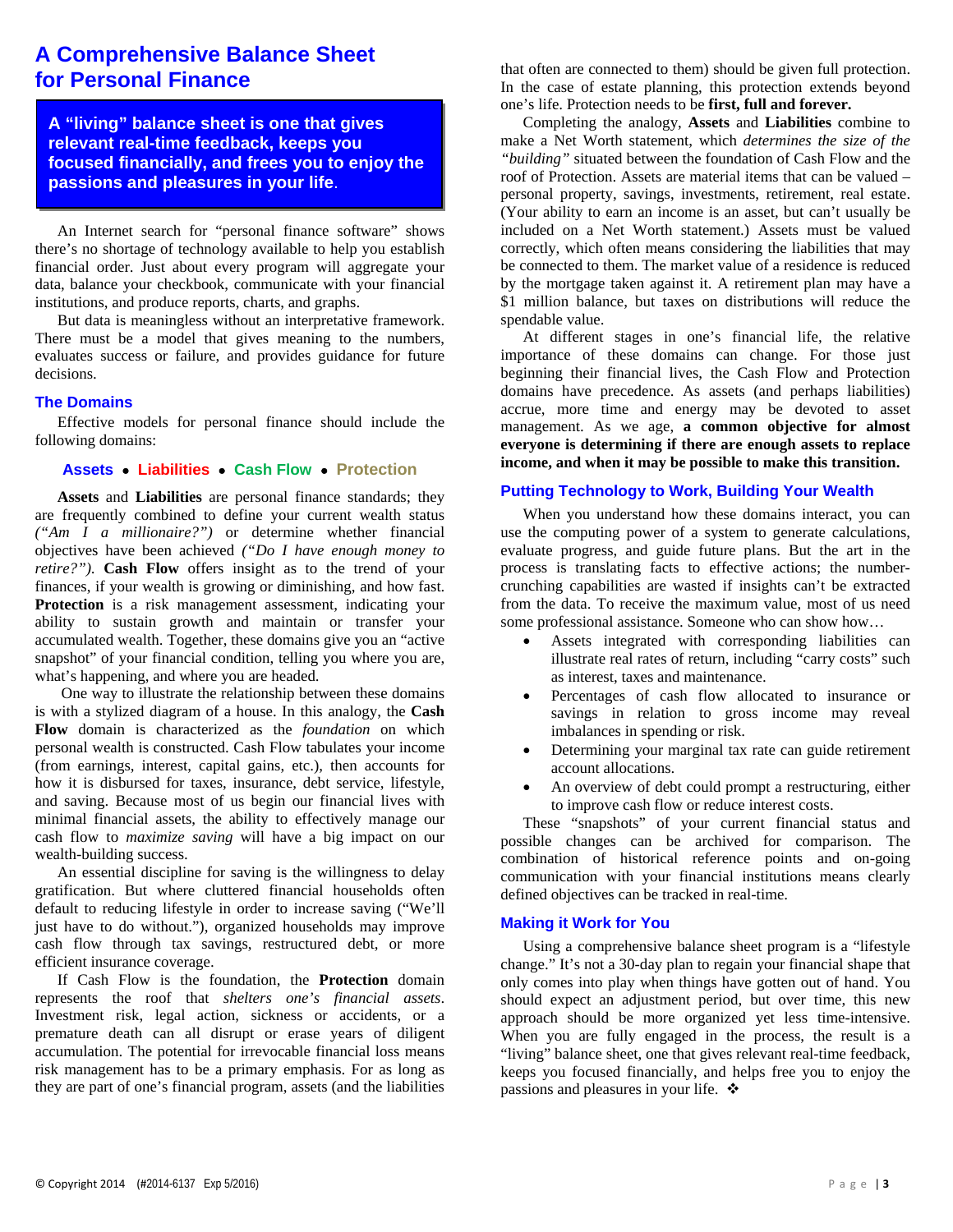

**…to Complete Disability Income Protection.**

An article from the April 8, 2014, *Wall Street Journal* detailed treatment advances for people paralyzed by spinal-cord injuries. Conventional medical wisdom holds that improvement or restoration of nervous function usually ends by two years after the initial injury. But these new therapies allowed two patients with complete paraplegia to wiggle their toes, flex their legs, and stand independently for short periods. This is a significant and encouraging breakthrough.

Accompanying the text were several thought-provoking statistics about spinal-cord injuries:

- Automobile accidents are the single greatest cause of spinal-cord injuries in the U.S., responsible for 36.5 % of the cases.
- An astounding 81 % of spinal-cord injuries are suffered by men.
- The lifetime cost of treating a person diagnosed with paraplegia at 25: \$2.26 million.

Unlike some debilitating conditions that may shortly end in death, a spinal-cord injury is the type of disability that may last a long time. A cost of \$2,260,000 for disability treatment is a daunting number. The cumulative costs of a long-term disability present a severe challenge to one's ability to maintain one's previous standard of living – even if a person has comprehensive medical coverage *and* disability income insurance that includes lifetime benefits and cost-of-living increases. Here's why:

The purpose of disability insurance is to protect one's income-earning potential, but offering too high a benefit relative to current income creates a moral hazard; individuals might find it more profitable to qualify for disability than to continue working. Consequently, most disability insurance benefits are limited to a percentage of gross income, usually between 60 and 70 percent. also, increased medical and rehab costs will result in higher living costs. Thus, while disability insurance can go a long way toward maintaining financial stability, a long-term disability can derail lifelong financial objectives (like saving for retirement). However…

#### **Waiver of Premium Provides Long-Term Accumulation**

A **waiver of premium rider,** for a relatively small additional premium, on a term life insurance policy suspends the obligation to pay premiums once the insured experiences an extended period of disability (typically 6 months or beyond), yet requires the insurance company to keep the policy in force. The life insurance remains in force in accordance with the conditions of the policy. For a 15-year term insurance policy, the premiums are waived until the end of the 15-year period. For a whole life policy, the waiver can pay the premiums for the insured's entire lifetime – and this includes the portion of premium that would be allocated to cash values.

To illustrate: A 35-year-old male non-smoker has a whole life policy from a highly-rated mutual insurance company with an annual premium of \$10,000. If he were to suffer a long-term disability at age 40, the insurance company will continue to credit \$10,000 annually in premium on his behalf. At age 65, the insurance company would have made \$250,000 in premium payments, and a current illustration shows cash values of almost \$600,000. (This amount is based on a dividend that is not guaranteed. Please request a full whole life insurance illustration from your life insurance representative.) The premiums continue to be paid by the company after age 65 for the life of the insured.

Since the language of the waiver of premium agreements varies by policy and the issuing company, guidance from a competent life insurance professional is paramount. Extensive riders, such as those that permit conversion from term to whole life while the insured is disabled, cost more than waivers to protect term insurance death benefits. However, unlike disability income insurance, the accumulation benefits granted by life insurance waivers of premium are not tied to earnings. A disability accumulation option with whole life insurance may be as large as one's budget and human life value will allow.

The next time you review your life insurance program, ask about the waiver of premium features in your policies. Waiver of premium riders may be the final section in the moat of protection around your greatest asset – your ability to earn an income.  $\mathbf{\hat{P}}$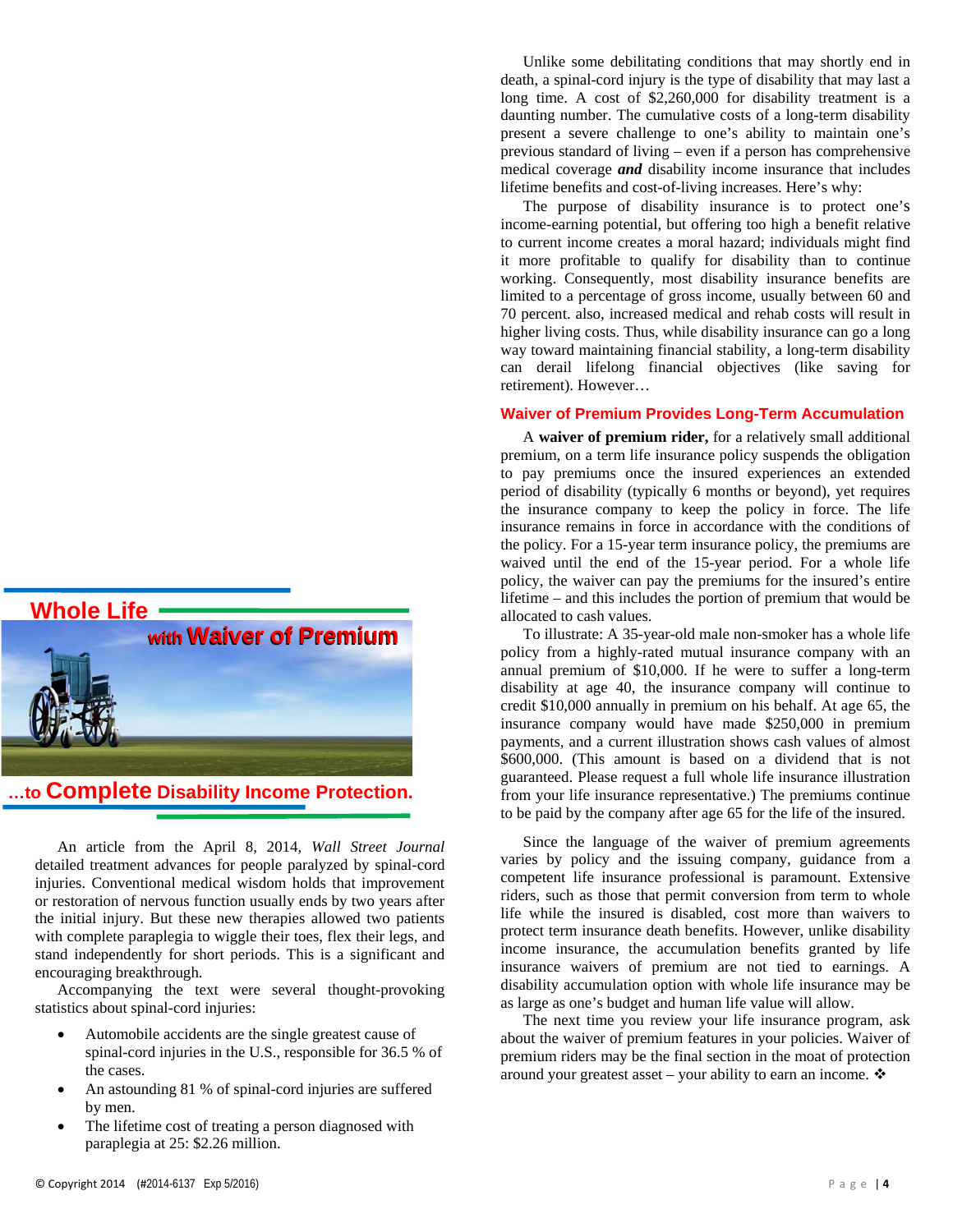#### **The Gold Riddle**

Since about 2010, renowned investment manager Warren Buffett has been telling a "Pile A - Pile B" story to explain his opinion on gold. Because market conditions affect the numbers, each retelling of this anecdote has featured slightly different values, but the basics are the same. Here's a synthesized version, drawn from columns published over the past four years.

#### **Pile A and Pile B**

If all of the gold ever mined was collected and melded into one block, it would form a cube of about 68 feet per side. (Picture a square six-story building fitting comfortably within a baseball infield.) At approximately \$1,300/ounce (the spot price near the end of April 2014), this cube would have a value of more than \$7 trillion. Let's call this huge solid gold cube "Pile A."

In contrast, let's take a look at what else \$7 trillion might buy. Here is Buffett's recommendation for "Pile B":



"For \$7 trillion, we can buy *all* U.S. cropland (400 million acres with output of about \$200 billion annually), plus 16 Exxon Mobils (the world's most profitable company, one earning more than \$40 billion annually). After these purchases, we would have about \$1 trillion left over for walking-around money (no

#### sense feeling strapped after this buying binge)."

Buffett asks: "Which would you take? Which pile is going to produce more value?"

Buffett's answer: "Call me crazy, but I'll take the farmland and the Exxon Mobils." We know Buffett's not crazy, but can you explain why?

#### **Gold Isn't "Alive"**

The gold cube just sits there. It doesn't grow, it's not "alive." If its value appreciates, it means the gold is worth more per ounce in dollars, not that you have more of it. And the only way to realize value from the cube of gold is to shave some of it off and exchange it for something else (like food, shelter or entertainment). Every time you do that, your cube gets a little bit smaller.

Other assets can produce value by adding **human capital** – sweat, knowledge, creativity. A farmer works the land. Exxon applies the intelligence of engineers and managers to extract and deliver fuel. Buffett understands human capital is the catalyst for all wealth creation; this understanding shapes his investment decisions. The 68-foot gold cube isn't very conducive to combining with human action. As he says, "you can fondle it, but it won't respond."